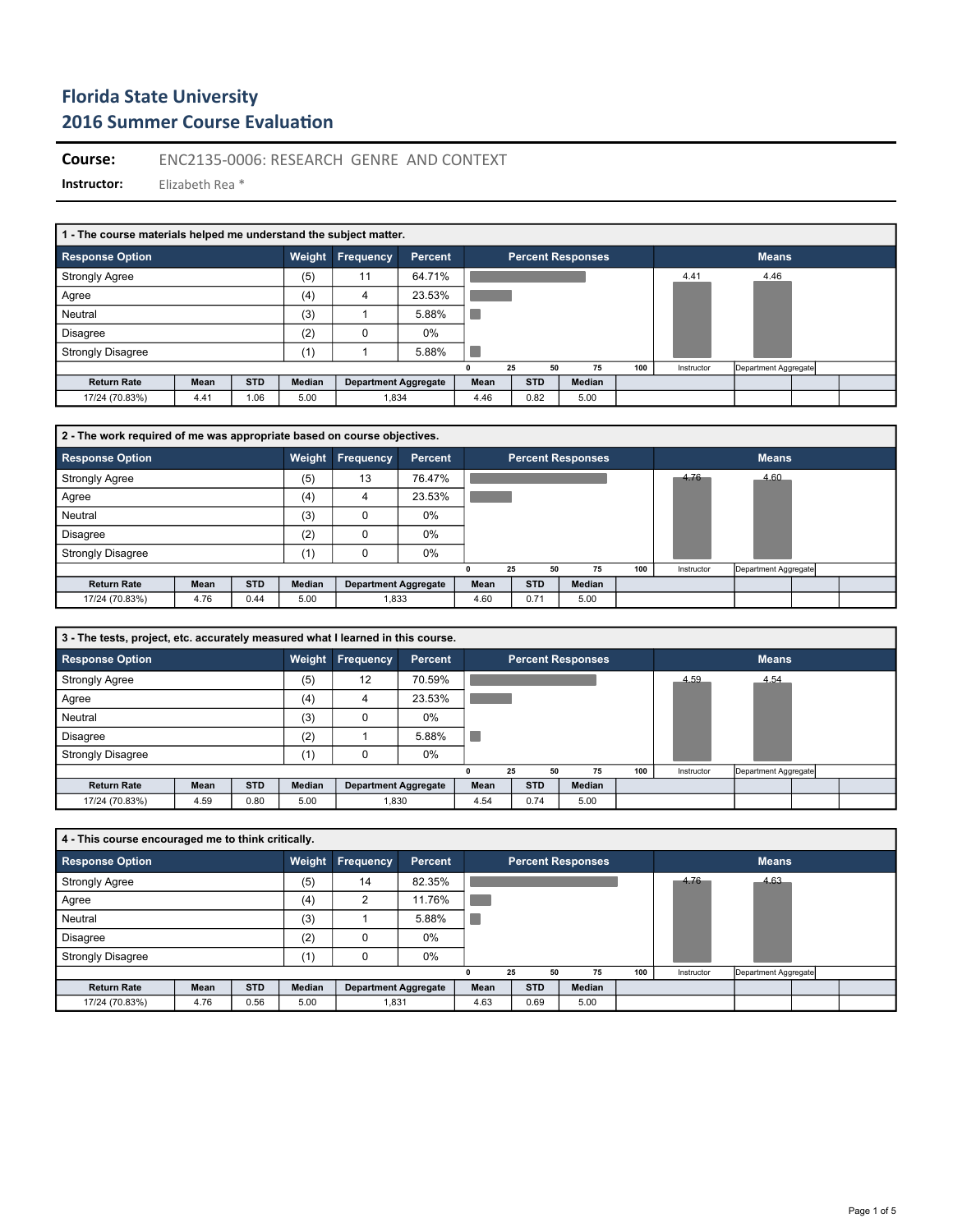**Course:** ENC2135-0006: RESEARCH GENRE AND CONTEXT

| 5 - I learned a great deal in this course. |      |            |        |                             |                |      |    |                   |    |        |     |            |                      |  |  |
|--------------------------------------------|------|------------|--------|-----------------------------|----------------|------|----|-------------------|----|--------|-----|------------|----------------------|--|--|
| <b>Response Option</b>                     |      |            | Weight | <b>Frequency</b>            | <b>Percent</b> |      |    | Percent Responses |    |        |     |            | <b>Means</b>         |  |  |
| <b>Strongly Agree</b>                      |      |            | (5)    | 11                          | 64.71%         |      |    |                   |    |        |     | 4.53       | 4.46                 |  |  |
| Agree                                      |      |            | (4)    | 5                           | 29.41%         |      |    |                   |    |        |     |            |                      |  |  |
| Neutral                                    |      |            | (3)    |                             | $0\%$          |      |    |                   |    |        |     |            |                      |  |  |
| <b>Disagree</b>                            |      |            | (2)    |                             | 5.88%          |      |    |                   |    |        |     |            |                      |  |  |
| <b>Strongly Disagree</b>                   |      |            | (1)    |                             | 0%             |      |    |                   |    |        |     |            |                      |  |  |
|                                            |      |            |        |                             |                | n    | 25 |                   | 50 | 75     | 100 | Instructor | Department Aggregate |  |  |
| <b>Return Rate</b>                         | Mean | <b>STD</b> | Median | <b>Department Aggregate</b> |                | Mean |    | <b>STD</b>        |    | Median |     |            |                      |  |  |
| 17/24 (70.83%)                             | 4.53 | 0.80       | 5.00   | 1,829                       |                | 4.46 |    | 0.82              |    | 5.00   |     |            |                      |  |  |

| 6 - Elizabeth Rea provided clear expectations for the course. |      |            |               |                             |                |      |    |            |                          |     |            |                      |  |
|---------------------------------------------------------------|------|------------|---------------|-----------------------------|----------------|------|----|------------|--------------------------|-----|------------|----------------------|--|
| <b>Response Option</b>                                        |      |            | <b>Weight</b> | <b>Frequency</b>            | <b>Percent</b> |      |    |            | <b>Percent Responses</b> |     |            | <b>Means</b>         |  |
| <b>Strongly Agree</b>                                         |      |            | (5)           | 13                          | 76.47%         |      |    |            |                          |     | 4.71       | 4.63                 |  |
| Agree                                                         |      |            | (4)           | 3                           | 17.65%         |      |    |            |                          |     |            |                      |  |
| Neutral                                                       |      |            | (3)           |                             | 5.88%          |      |    |            |                          |     |            |                      |  |
| <b>Disagree</b>                                               |      |            | (2)           |                             | $0\%$          |      |    |            |                          |     |            |                      |  |
| <b>Strongly Disagree</b>                                      |      |            | (1)           |                             | 0%             |      |    |            |                          |     |            |                      |  |
|                                                               |      |            |               |                             |                | n    | 25 | 50         | 75                       | 100 | Instructor | Department Aggregate |  |
| <b>Return Rate</b>                                            | Mean | <b>STD</b> | Median        | <b>Department Aggregate</b> |                | Mean |    | <b>STD</b> | Median                   |     |            |                      |  |
| 17/24 (70.83%)                                                | 4.71 | 0.59       | 5.00          | 1,832                       |                | 4.63 |    | 0.73       | 5.00                     |     |            |                      |  |

| 7 - Elizabeth Rea communicated effectively. |      |            |        |                             |                |      |            |                          |     |            |                      |  |
|---------------------------------------------|------|------------|--------|-----------------------------|----------------|------|------------|--------------------------|-----|------------|----------------------|--|
| <b>Response Option</b>                      |      |            | Weight | <b>Frequency</b>            | <b>Percent</b> |      |            | <b>Percent Responses</b> |     |            | <b>Means</b>         |  |
| <b>Strongly Agree</b>                       |      |            | (5)    | 13                          | 76.47%         |      |            |                          |     | 4.65       | 4.63                 |  |
| Agree                                       |      |            | (4)    | 2                           | 11.76%         |      |            |                          |     |            |                      |  |
| Neutral                                     |      |            | (3)    | c                           | 11.76%         |      |            |                          |     |            |                      |  |
| <b>Disagree</b>                             |      |            | (2)    |                             | 0%             |      |            |                          |     |            |                      |  |
| <b>Strongly Disagree</b>                    |      |            | (1)    |                             | $0\%$          |      |            |                          |     |            |                      |  |
|                                             |      |            |        |                             |                | 0    | 25         | 50<br>75                 | 100 | Instructor | Department Aggregate |  |
| <b>Return Rate</b>                          | Mean | <b>STD</b> | Median | <b>Department Aggregate</b> |                | Mean | <b>STD</b> | Median                   |     |            |                      |  |
| 17/24 (70.83%)                              | 4.65 | 0.70       | 5.00   | 1,830                       |                | 4.63 | 0.76       | 5.00                     |     |            |                      |  |

| 8 - Elizabeth Rea stimulated my interest in the subject matter. |      |            |        |                             |                |      |    |            |                          |     |            |                      |  |
|-----------------------------------------------------------------|------|------------|--------|-----------------------------|----------------|------|----|------------|--------------------------|-----|------------|----------------------|--|
| <b>Response Option</b>                                          |      |            | Weight | <b>Frequency</b>            | <b>Percent</b> |      |    |            | <b>Percent Responses</b> |     |            | <b>Means</b>         |  |
| <b>Strongly Agree</b>                                           |      |            | (5)    | 12                          | 70.59%         |      |    |            |                          |     | 4.53       | 4.48                 |  |
| Agree                                                           |      |            | (4)    | 3                           | 17.65%         |      |    |            |                          |     |            |                      |  |
| Neutral                                                         |      |            | (3)    |                             | 5.88%          |      |    |            |                          |     |            |                      |  |
| <b>Disagree</b>                                                 |      |            | (2)    |                             | 5.88%          |      |    |            |                          |     |            |                      |  |
| <b>Strongly Disagree</b>                                        |      |            | (1)    |                             | $0\%$          |      |    |            |                          |     |            |                      |  |
|                                                                 |      |            |        |                             |                |      | 25 | 50         | 75                       | 100 | Instructor | Department Aggregate |  |
| <b>Return Rate</b>                                              | Mean | <b>STD</b> | Median | <b>Department Aggregate</b> |                | Mean |    | <b>STD</b> | Median                   |     |            |                      |  |
| 17/24 (70.83%)                                                  | 4.53 | 0.87       | 5.00   | 1.828                       |                | 4.48 |    | 0.86       | 5.00                     |     |            |                      |  |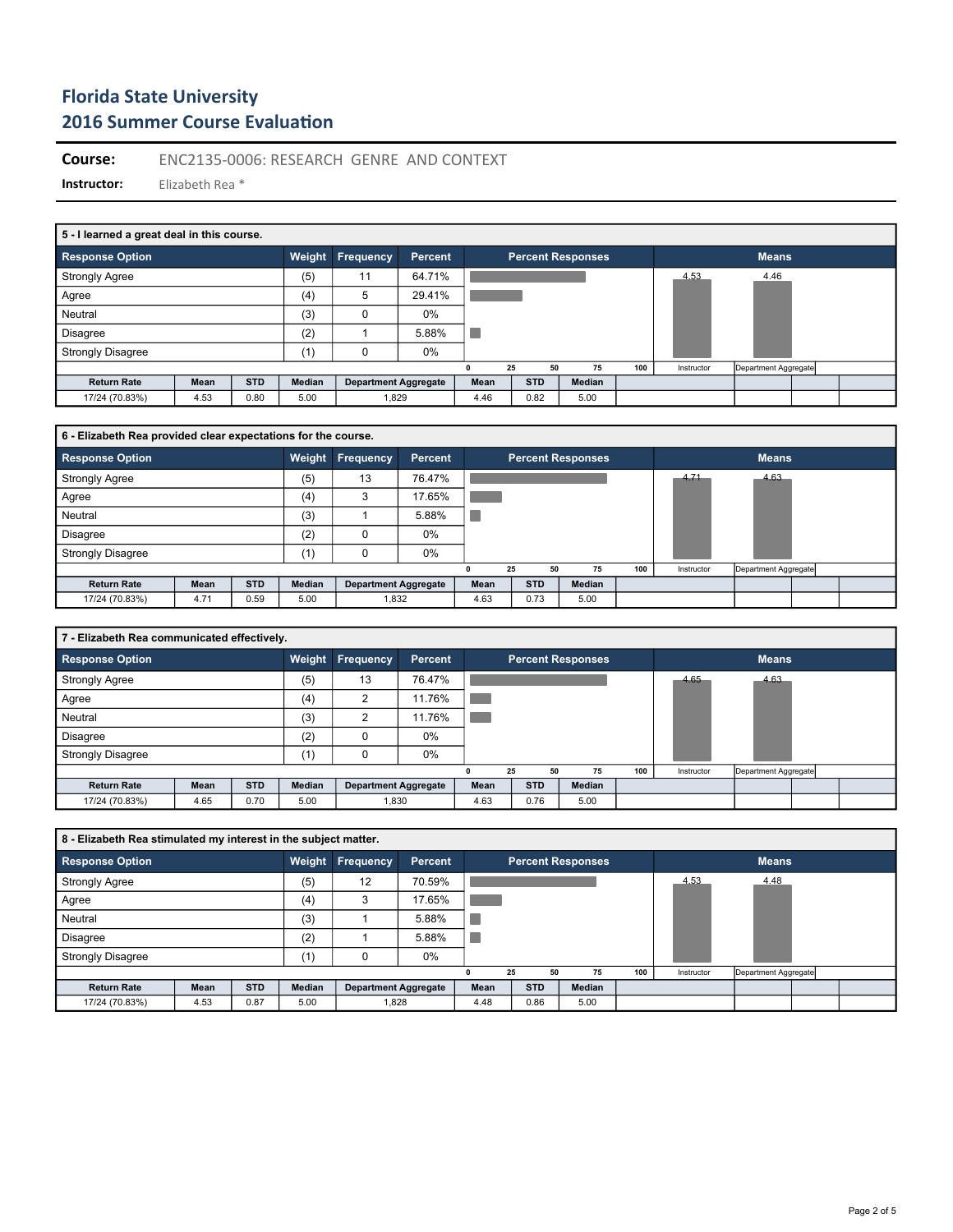**Course:** ENC2135-0006: RESEARCH GENRE AND CONTEXT

| 9 - Elizabeth Rea provided helpful feedback on my work. |      |            |        |                             |                |      |    |            |                          |     |            |                      |  |
|---------------------------------------------------------|------|------------|--------|-----------------------------|----------------|------|----|------------|--------------------------|-----|------------|----------------------|--|
| <b>Response Option</b>                                  |      |            | Weight | Frequency                   | <b>Percent</b> |      |    |            | <b>Percent Responses</b> |     |            | <b>Means</b>         |  |
| <b>Strongly Agree</b>                                   |      |            | (5)    | 12                          | 70.59%         |      |    |            |                          |     | 4.59       | 4.63                 |  |
| Agree                                                   |      |            | (4)    | 4                           | 23.53%         |      |    |            |                          |     |            |                      |  |
| Neutral                                                 |      |            | (3)    | 0                           | $0\%$          |      |    |            |                          |     |            |                      |  |
| Disagree                                                |      |            | (2)    |                             | 5.88%          |      |    |            |                          |     |            |                      |  |
| <b>Strongly Disagree</b>                                |      |            | (1)    | 0                           | 0%             |      |    |            |                          |     |            |                      |  |
|                                                         |      |            |        |                             |                |      | 25 | 50         | 75                       | 100 | Instructor | Department Aggregate |  |
| <b>Return Rate</b>                                      | Mean | <b>STD</b> | Median | <b>Department Aggregate</b> |                | Mean |    | <b>STD</b> | Median                   |     |            |                      |  |
| 17/24 (70.83%)                                          | 4.59 | 0.80       | 5.00   | 1,831                       |                | 4.63 |    | 0.75       | 5.00                     |     |            |                      |  |

| 10 - Elizabeth Rea demonstrated respect for students. |      |            |        |                             |                |      |            |                          |     |            |                      |  |
|-------------------------------------------------------|------|------------|--------|-----------------------------|----------------|------|------------|--------------------------|-----|------------|----------------------|--|
| <b>Response Option</b>                                |      |            | Weight | <b>Frequency</b>            | <b>Percent</b> |      |            | <b>Percent Responses</b> |     |            | <b>Means</b>         |  |
| <b>Strongly Agree</b>                                 |      |            | (5)    | 16                          | 94.12%         |      |            |                          |     | 4.94       | 4.77                 |  |
| Agree                                                 |      |            | (4)    |                             | 5.88%          |      |            |                          |     |            |                      |  |
| Neutral                                               |      |            | (3)    |                             | 0%             |      |            |                          |     |            |                      |  |
| <b>Disagree</b>                                       |      |            | (2)    |                             | 0%             |      |            |                          |     |            |                      |  |
| <b>Strongly Disagree</b>                              |      |            | (1)    |                             | $0\%$          |      |            |                          |     |            |                      |  |
|                                                       |      |            |        |                             |                |      | 25<br>50   | 75                       | 100 | Instructor | Department Aggregate |  |
| <b>Return Rate</b>                                    | Mean | <b>STD</b> | Median | <b>Department Aggregate</b> |                | Mean | <b>STD</b> | <b>Median</b>            |     |            |                      |  |
| 17/24 (70.83%)                                        | 4.94 | 0.24       | 5.00   | 1,826                       |                | 4.77 | 0.59       | 5.00                     |     |            |                      |  |

| 11 - Elizabeth Rea demonstrated mastery of the subject matter. |      |            |        |                             |                |      |            |    |                          |     |            |                      |  |
|----------------------------------------------------------------|------|------------|--------|-----------------------------|----------------|------|------------|----|--------------------------|-----|------------|----------------------|--|
| <b>Response Option</b>                                         |      |            | Weight | Frequency                   | <b>Percent</b> |      |            |    | <b>Percent Responses</b> |     |            | <b>Means</b>         |  |
| <b>Strongly Agree</b>                                          |      |            | (5)    | 13                          | 76.47%         |      |            |    |                          |     | 4.76       | 4.76                 |  |
| Agree                                                          |      |            | (4)    | 4                           | 23.53%         |      |            |    |                          |     |            |                      |  |
| Neutral                                                        |      |            | (3)    |                             | $0\%$          |      |            |    |                          |     |            |                      |  |
| <b>Disagree</b>                                                |      |            | (2)    |                             | 0%             |      |            |    |                          |     |            |                      |  |
| <b>Strongly Disagree</b>                                       |      |            | (1)    |                             | $0\%$          |      |            |    |                          |     |            |                      |  |
|                                                                |      |            |        |                             |                |      | 25         | 50 | 75                       | 100 | Instructor | Department Aggregate |  |
| <b>Return Rate</b>                                             | Mean | <b>STD</b> | Median | <b>Department Aggregate</b> |                | Mean | <b>STD</b> |    | <b>Median</b>            |     |            |                      |  |
| 17/24 (70.83%)                                                 | 4.76 | 0.44       | 5.00   | 1,823                       |                | 4.76 | 0.60       |    | 5.00                     |     |            |                      |  |

| 12 - Overall course content rating. |      |            |               |                             |                |      |            |    |                          |     |            |                      |  |
|-------------------------------------|------|------------|---------------|-----------------------------|----------------|------|------------|----|--------------------------|-----|------------|----------------------|--|
| <b>Response Option</b>              |      |            | Weight        | Frequency                   | <b>Percent</b> |      |            |    | <b>Percent Responses</b> |     |            | <b>Means</b>         |  |
| Excellent                           |      |            | (5)           | 11                          | 64.71%         |      |            |    |                          |     | 4.59       | 4.45                 |  |
| Above Satisfactory                  |      |            | (4)           | 5                           | 29.41%         |      |            |    |                          |     |            |                      |  |
| Satisfactory                        |      |            | (3)           |                             | 5.88%          |      |            |    |                          |     |            |                      |  |
| <b>Below Satisfactory</b>           |      |            | (2)           | O                           | 0%             |      |            |    |                          |     |            |                      |  |
| Poor                                |      |            | (1)           |                             | 0%             |      |            |    |                          |     |            |                      |  |
|                                     |      |            |               |                             |                |      | 25         | 50 | 75                       | 100 | Instructor | Department Aggregate |  |
| <b>Return Rate</b>                  | Mean | <b>STD</b> | <b>Median</b> | <b>Department Aggregate</b> |                | Mean | <b>STD</b> |    | Median                   |     |            |                      |  |
| 17/24 (70.83%)                      | 4.59 | 0.62       | 5.00          | 1.825                       |                | 4.45 | 0.78       |    | 5.00                     |     |            |                      |  |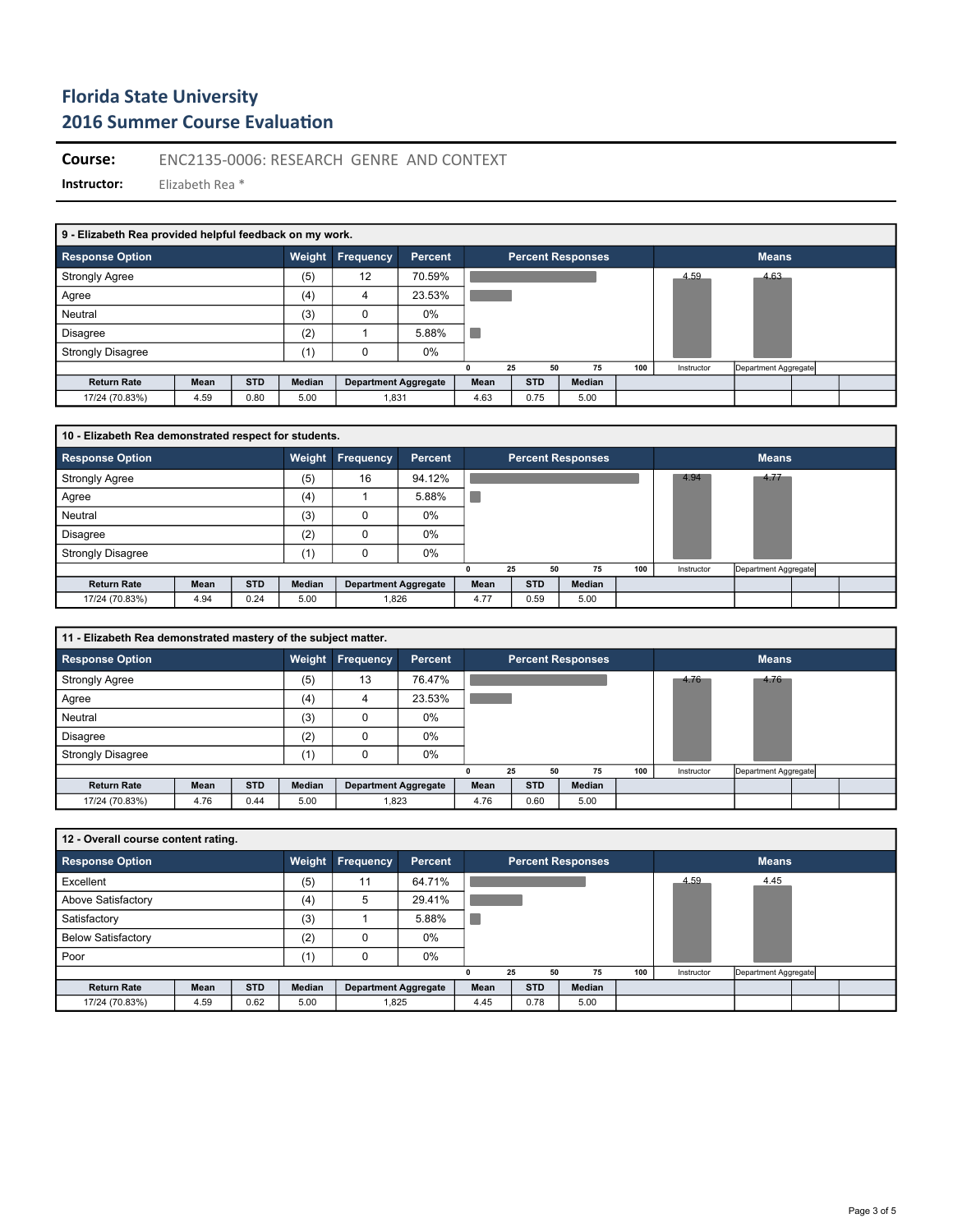**Course:** ENC2135-0006: RESEARCH GENRE AND CONTEXT

| 13 - Overall rating for Elizabeth Rea |      |            |               |                             |         |      |    |            |    |                          |     |            |                      |  |
|---------------------------------------|------|------------|---------------|-----------------------------|---------|------|----|------------|----|--------------------------|-----|------------|----------------------|--|
| <b>Response Option</b>                |      |            | Weight        | Frequency                   | Percent |      |    |            |    | <b>Percent Responses</b> |     |            | <b>Means</b>         |  |
| Excellent                             |      |            | (5)           | 15                          | 88.24%  |      |    |            |    |                          |     | 4.88       | 4.70                 |  |
| Above Satisfactory                    |      |            | (4)           | 2                           | 11.76%  |      |    |            |    |                          |     |            |                      |  |
| Satisfactory                          |      |            | (3)           | 0                           | 0%      |      |    |            |    |                          |     |            |                      |  |
| <b>Below Satisfactory</b>             |      |            | (2)           | 0                           | $0\%$   |      |    |            |    |                          |     |            |                      |  |
| Poor                                  |      |            | (1)           | 0                           | 0%      |      |    |            |    |                          |     |            |                      |  |
|                                       |      |            |               |                             |         |      | 25 |            | 50 | 75                       | 100 | Instructor | Department Aggregate |  |
| <b>Return Rate</b>                    | Mean | <b>STD</b> | <b>Median</b> | <b>Department Aggregate</b> |         | Mean |    | <b>STD</b> |    | Median                   |     |            |                      |  |
| 17/24 (70.83%)                        | 4.88 | 0.33       | 5.00          | 1,807                       |         | 4.70 |    | 0.70       |    | 5.00                     |     |            |                      |  |

| 14 - What is your year in school? |  |     |                  |                |   |          |                          |     |              |  |
|-----------------------------------|--|-----|------------------|----------------|---|----------|--------------------------|-----|--------------|--|
| <b>Response Option</b>            |  |     | Weight Frequency | <b>Percent</b> |   |          | <b>Percent Responses</b> |     | <b>Means</b> |  |
| 1st year                          |  | (1) | 12               | 70.59%         |   |          |                          |     |              |  |
| Sophomore                         |  | (2) | 5                | 29.41%         |   |          |                          |     |              |  |
| Junior                            |  | (3) | O                | 0%             |   |          |                          |     |              |  |
| Senior                            |  | (4) |                  | 0%             |   |          |                          |     |              |  |
| Grad/Other                        |  | (5) |                  | 0%             |   |          |                          |     |              |  |
|                                   |  |     |                  |                | 0 | 25<br>50 | 75                       | 100 |              |  |
| <b>Return Rate</b>                |  |     |                  |                |   |          |                          |     |              |  |
| 17/24 (70.83%)                    |  |     |                  |                |   |          |                          |     |              |  |

| 15 - What is your cumulative GPA? |  |     |                         |         |   |          |                          |     |              |  |
|-----------------------------------|--|-----|-------------------------|---------|---|----------|--------------------------|-----|--------------|--|
| <b>Response Option</b>            |  |     | <b>Weight Frequency</b> | Percent |   |          | <b>Percent Responses</b> |     | <b>Means</b> |  |
| 1.99 or less                      |  | (1) | 0                       | 0%      |   |          |                          |     |              |  |
| $2.0 - 2.49$                      |  | (2) |                         | 6.25%   | ٠ |          |                          |     |              |  |
| $2.5 - 2.99$                      |  | (3) | $\Omega$                | 0%      |   |          |                          |     |              |  |
| $3.0 - 3.49$                      |  | (4) | 4                       | 25%     |   |          |                          |     |              |  |
| $3.5 - 4.0$                       |  | (5) |                         | 43.75%  |   |          |                          |     |              |  |
| Not Applicable                    |  | (6) | 4                       | 25%     |   |          |                          |     |              |  |
|                                   |  |     |                         |         | 0 | 50<br>25 | 75                       | 100 |              |  |
| <b>Return Rate</b>                |  |     |                         |         |   |          |                          |     |              |  |
| 16/24 (66.67%)                    |  |     |                         |         |   |          |                          |     |              |  |

| 16 - What grade do you expect to receive in this course? |  |        |           |         |          |                          |     |              |  |
|----------------------------------------------------------|--|--------|-----------|---------|----------|--------------------------|-----|--------------|--|
| <b>Response Option</b>                                   |  | Weight | Frequency | Percent |          | <b>Percent Responses</b> |     | <b>Means</b> |  |
| A                                                        |  | (1)    | 14        | 82.35%  |          |                          |     |              |  |
| B                                                        |  | (2)    | 3         | 17.65%  |          |                          |     |              |  |
| C                                                        |  | (3)    |           | 0%      |          |                          |     |              |  |
| D                                                        |  | (4)    | $\Omega$  | 0%      |          |                          |     |              |  |
| F                                                        |  | (5)    | $\Omega$  | 0%      |          |                          |     |              |  |
| Not Applicable                                           |  | (6)    | $\Omega$  | 0%      |          |                          |     |              |  |
|                                                          |  |        |           |         | 25<br>50 | 75                       | 100 |              |  |
| <b>Return Rate</b>                                       |  |        |           |         |          |                          |     |              |  |
| 17/24 (70.83%)                                           |  |        |           |         |          |                          |     |              |  |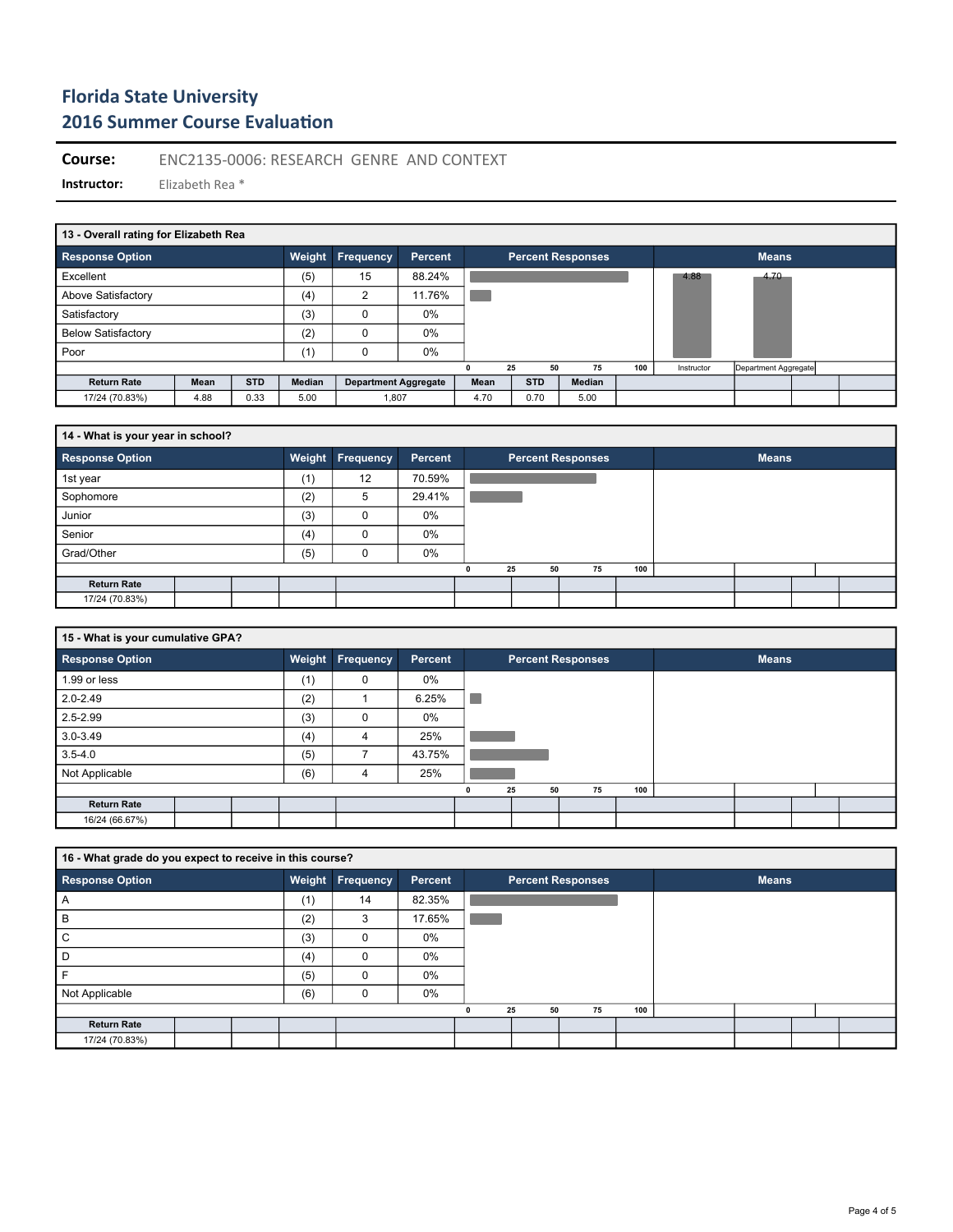**Course:** ENC2135-0006: RESEARCH GENRE AND CONTEXT

**Instructor:** Elizabeth Rea \*

**17 - Is this a required course for you? Response Option Weight Frequency Percent Percent Responses Means** П Yes (1) 17 100% No (2) 0 0% **0 25 50 75 100 Return Rate** 17/24 (70.83%)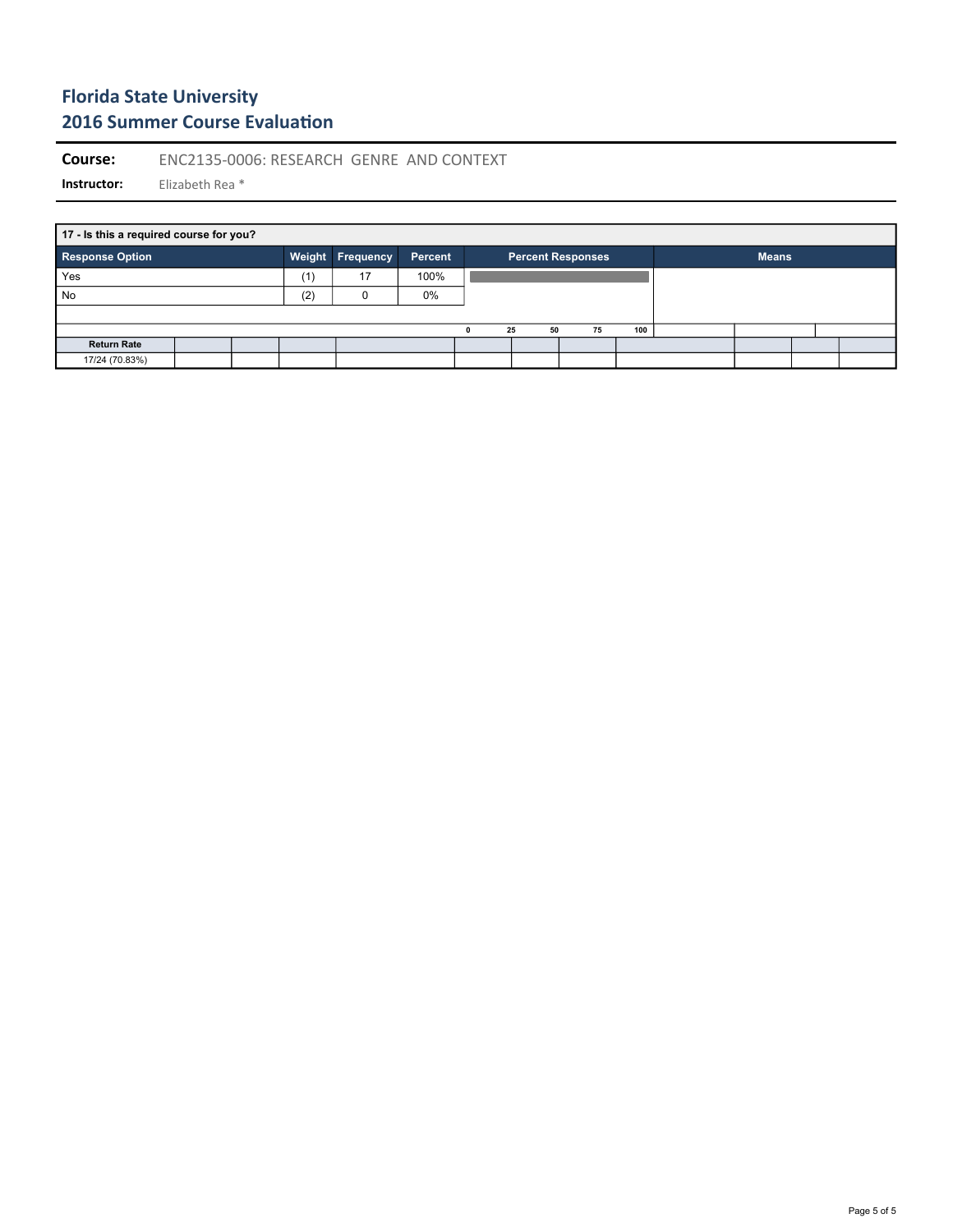**Course:** ENC2135-0055: RESEARCH GENRE AND CONTEXT

| 1 - The course materials helped me understand the subject matter. |      |            |        |           |         |                          |    |     |            |              |  |  |
|-------------------------------------------------------------------|------|------------|--------|-----------|---------|--------------------------|----|-----|------------|--------------|--|--|
| <b>Response Option</b>                                            |      |            | Weight | Frequency | Percent | <b>Percent Responses</b> |    |     |            | <b>Means</b> |  |  |
| <b>Strongly Agree</b>                                             |      |            | (5)    | 13        | 61.9%   |                          |    |     | 4.62       |              |  |  |
| Agree                                                             |      |            | (4)    | 8         | 38.1%   |                          |    |     |            |              |  |  |
| Neutral                                                           |      |            | (3)    | 0         | 0%      |                          |    |     |            |              |  |  |
| <b>Disagree</b>                                                   |      |            | (2)    | $\Omega$  | 0%      |                          |    |     |            |              |  |  |
| <b>Strongly Disagree</b>                                          |      |            | (1)    | 0         | $0\%$   |                          |    |     |            |              |  |  |
|                                                                   |      |            |        |           |         | 25<br>50                 | 75 | 100 | Instructor |              |  |  |
| <b>Return Rate</b>                                                | Mean | <b>STD</b> | Median |           |         |                          |    |     |            |              |  |  |
| 21/25 (84%)                                                       | 4.62 | 0.50       | 5.00   |           |         |                          |    |     |            |              |  |  |

| 2 - The work required of me was appropriate based on course objectives. |      |            |        |                  |                |          |                          |     |            |              |  |
|-------------------------------------------------------------------------|------|------------|--------|------------------|----------------|----------|--------------------------|-----|------------|--------------|--|
| <b>Response Option</b>                                                  |      |            |        | Weight Frequency | <b>Percent</b> |          | <b>Percent Responses</b> |     |            | <b>Means</b> |  |
| <b>Strongly Agree</b>                                                   |      |            | (5)    | 15               | 71.43%         |          |                          |     | 4.71       |              |  |
| Agree                                                                   |      |            | (4)    | 6                | 28.57%         |          |                          |     |            |              |  |
| Neutral                                                                 |      |            | (3)    | 0                | $0\%$          |          |                          |     |            |              |  |
| <b>Disagree</b>                                                         |      |            | (2)    |                  | $0\%$          |          |                          |     |            |              |  |
| <b>Strongly Disagree</b>                                                |      |            | (1)    |                  | 0%             |          |                          |     |            |              |  |
|                                                                         |      |            |        |                  |                | 25<br>50 | 75                       | 100 | Instructor |              |  |
| <b>Return Rate</b>                                                      | Mean | <b>STD</b> | Median |                  |                |          |                          |     |            |              |  |
| 21/25 (84%)                                                             | 4.71 | 0.46       | 5.00   |                  |                |          |                          |     |            |              |  |

| 3 - The tests, project, etc. accurately measured what I learned in this course. |      |            |        |                  |         |          |                          |     |            |              |  |
|---------------------------------------------------------------------------------|------|------------|--------|------------------|---------|----------|--------------------------|-----|------------|--------------|--|
| <b>Response Option</b>                                                          |      |            |        | Weight Frequency | Percent |          | <b>Percent Responses</b> |     |            | <b>Means</b> |  |
| <b>Strongly Agree</b>                                                           |      |            | (5)    | 15               | 71.43%  |          |                          |     | 4.71       |              |  |
| Agree                                                                           |      |            | (4)    | 6                | 28.57%  |          |                          |     |            |              |  |
| Neutral                                                                         |      |            | (3)    | $\Omega$         | 0%      |          |                          |     |            |              |  |
| <b>Disagree</b>                                                                 |      |            | (2)    | 0                | 0%      |          |                          |     |            |              |  |
| <b>Strongly Disagree</b>                                                        |      |            | (1)    | 0                | $0\%$   |          |                          |     |            |              |  |
|                                                                                 |      |            |        |                  |         | 25<br>50 | 75                       | 100 | Instructor |              |  |
| <b>Return Rate</b>                                                              | Mean | <b>STD</b> | Median |                  |         |          |                          |     |            |              |  |
| 21/25 (84%)                                                                     | 4.71 | 0.46       | 5.00   |                  |         |          |                          |     |            |              |  |

| 4 - This course encouraged me to think critically. |      |            |               |                  |         |    |    |                          |     |            |              |  |  |
|----------------------------------------------------|------|------------|---------------|------------------|---------|----|----|--------------------------|-----|------------|--------------|--|--|
| <b>Response Option</b>                             |      |            |               | Weight Frequency | Percent |    |    | <b>Percent Responses</b> |     |            | <b>Means</b> |  |  |
| <b>Strongly Agree</b>                              |      |            | (5)           | 15               | 71.43%  |    |    |                          |     | 4.67       |              |  |  |
| Agree                                              |      |            | (4)           | 5                | 23.81%  |    |    |                          |     |            |              |  |  |
| Neutral                                            |      |            | (3)           |                  | 4.76%   |    |    |                          |     |            |              |  |  |
| <b>Disagree</b>                                    |      |            | (2)           |                  | 0%      |    |    |                          |     |            |              |  |  |
| <b>Strongly Disagree</b>                           |      |            | (1)           | 0                | 0%      |    |    |                          |     |            |              |  |  |
|                                                    |      |            |               |                  |         | 25 | 50 | 75                       | 100 | Instructor |              |  |  |
| <b>Return Rate</b>                                 | Mean | <b>STD</b> | <b>Median</b> |                  |         |    |    |                          |     |            |              |  |  |
| 21/25 (84%)                                        | 4.67 | 0.58       | 5.00          |                  |         |    |    |                          |     |            |              |  |  |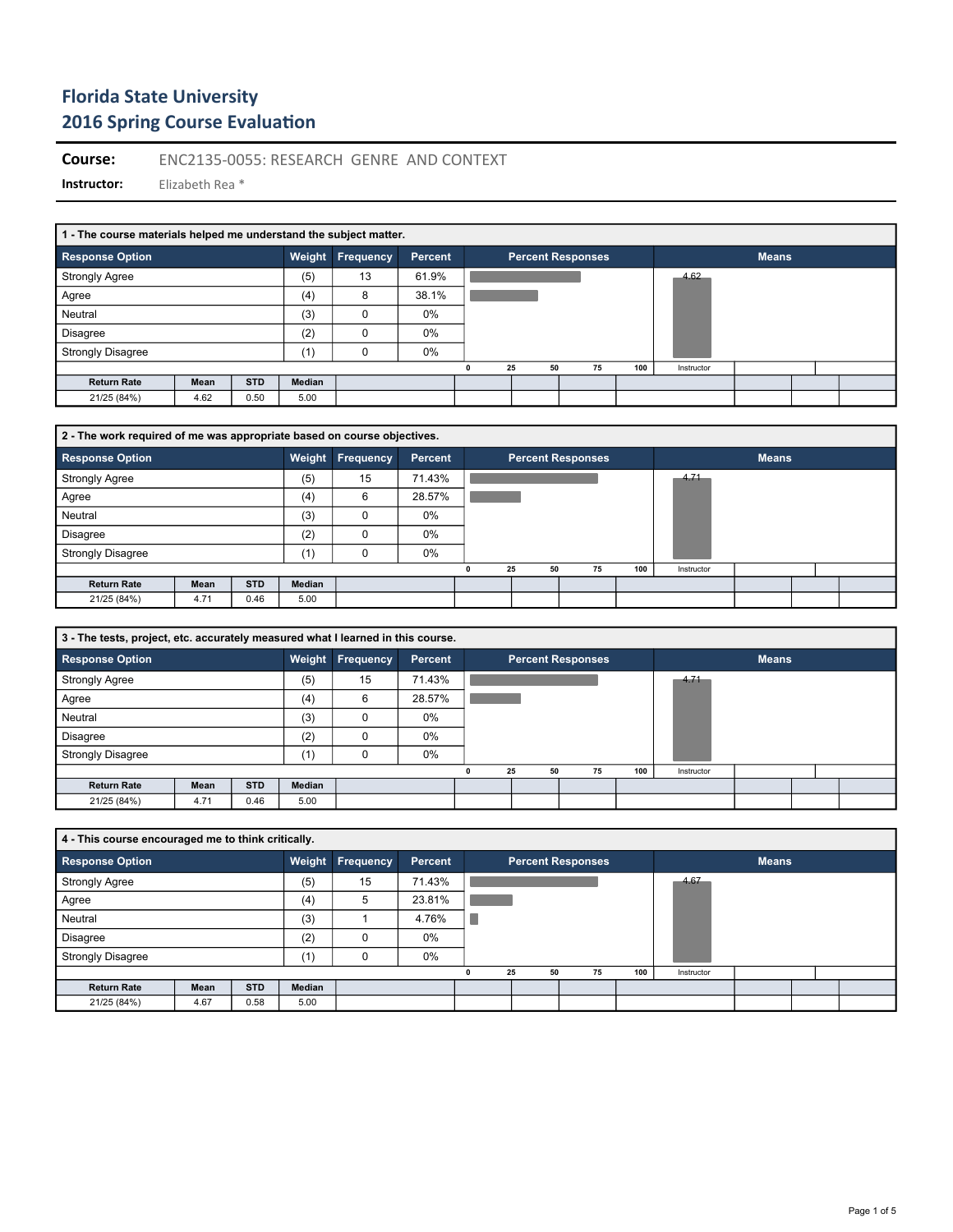**Course:** ENC2135-0055: RESEARCH GENRE AND CONTEXT

| 5 - I learned a great deal in this course. |      |            |        |                  |         |    |    |                          |     |            |              |  |
|--------------------------------------------|------|------------|--------|------------------|---------|----|----|--------------------------|-----|------------|--------------|--|
| <b>Response Option</b>                     |      |            | Weight | <b>Frequency</b> | Percent |    |    | <b>Percent Responses</b> |     |            | <b>Means</b> |  |
| <b>Strongly Agree</b>                      |      |            | (5)    | 13               | 61.9%   |    |    |                          |     | 4.57       |              |  |
| Agree                                      |      |            | (4)    |                  | 33.33%  |    |    |                          |     |            |              |  |
| Neutral                                    |      |            | (3)    |                  | 4.76%   |    |    |                          |     |            |              |  |
| <b>Disagree</b>                            |      |            | (2)    | 0                | 0%      |    |    |                          |     |            |              |  |
| <b>Strongly Disagree</b>                   |      |            | (1)    | $\Omega$         | 0%      |    |    |                          |     |            |              |  |
|                                            |      |            |        |                  |         | 25 | 50 | 75                       | 100 | Instructor |              |  |
| <b>Return Rate</b>                         | Mean | <b>STD</b> | Median |                  |         |    |    |                          |     |            |              |  |
| 21/25 (84%)                                | 4.57 | 0.60       | 5.00   |                  |         |    |    |                          |     |            |              |  |

| 6 - Elizabeth Rea provided clear expectations for the course. |      |            |        |                  |         |          |                          |     |            |              |  |
|---------------------------------------------------------------|------|------------|--------|------------------|---------|----------|--------------------------|-----|------------|--------------|--|
| <b>Response Option</b>                                        |      |            |        | Weight Frequency | Percent |          | <b>Percent Responses</b> |     |            | <b>Means</b> |  |
| <b>Strongly Agree</b>                                         |      |            | (5)    | 17               | 80.95%  |          |                          |     | 4.81       |              |  |
| Agree                                                         |      |            | (4)    | 4                | 19.05%  |          |                          |     |            |              |  |
| Neutral                                                       |      |            | (3)    |                  | 0%      |          |                          |     |            |              |  |
| <b>Disagree</b>                                               |      |            | (2)    | 0                | $0\%$   |          |                          |     |            |              |  |
| <b>Strongly Disagree</b>                                      |      |            | (1)    |                  | 0%      |          |                          |     |            |              |  |
|                                                               |      |            |        |                  |         | 25<br>50 | 75                       | 100 | Instructor |              |  |
| <b>Return Rate</b>                                            | Mean | <b>STD</b> | Median |                  |         |          |                          |     |            |              |  |
| 21/25 (84%)                                                   | 4.81 | 0.40       | 5.00   |                  |         |          |                          |     |            |              |  |

| 7 - Elizabeth Rea communicated effectively. |      |            |        |                         |         |          |                          |     |            |              |  |
|---------------------------------------------|------|------------|--------|-------------------------|---------|----------|--------------------------|-----|------------|--------------|--|
| <b>Response Option</b>                      |      |            |        | <b>Weight Frequency</b> | Percent |          | <b>Percent Responses</b> |     |            | <b>Means</b> |  |
| <b>Strongly Agree</b>                       |      |            | (5)    | 16                      | 76.19%  |          |                          |     | 4.76       |              |  |
| Agree                                       |      |            | (4)    | 5                       | 23.81%  |          |                          |     |            |              |  |
| Neutral                                     |      |            | (3)    | 0                       | 0%      |          |                          |     |            |              |  |
| <b>Disagree</b>                             |      |            | (2)    | 0                       | 0%      |          |                          |     |            |              |  |
| <b>Strongly Disagree</b>                    |      |            | (1)    | 0                       | 0%      |          |                          |     |            |              |  |
|                                             |      |            |        |                         |         | 25<br>50 | 75                       | 100 | Instructor |              |  |
| <b>Return Rate</b>                          | Mean | <b>STD</b> | Median |                         |         |          |                          |     |            |              |  |
| 21/25 (84%)                                 | 4.76 | 0.44       | 5.00   |                         |         |          |                          |     |            |              |  |

| 8 - Elizabeth Rea stimulated my interest in the subject matter. |      |            |        |                  |                |    |    |                          |     |            |              |  |  |
|-----------------------------------------------------------------|------|------------|--------|------------------|----------------|----|----|--------------------------|-----|------------|--------------|--|--|
| <b>Response Option</b>                                          |      |            |        | Weight Frequency | <b>Percent</b> |    |    | <b>Percent Responses</b> |     |            | <b>Means</b> |  |  |
| <b>Strongly Agree</b>                                           |      |            | (5)    | 16               | 76.19%         |    |    |                          |     | 4.71       |              |  |  |
| Agree                                                           |      |            | (4)    | 4                | 19.05%         |    |    |                          |     |            |              |  |  |
| Neutral                                                         |      |            | (3)    |                  | 4.76%          |    |    |                          |     |            |              |  |  |
| <b>Disagree</b>                                                 |      |            | (2)    |                  | 0%             |    |    |                          |     |            |              |  |  |
| <b>Strongly Disagree</b>                                        |      |            | (1)    |                  | 0%             |    |    |                          |     |            |              |  |  |
|                                                                 |      |            |        |                  |                | 25 | 50 | 75                       | 100 | Instructor |              |  |  |
| <b>Return Rate</b>                                              | Mean | <b>STD</b> | Median |                  |                |    |    |                          |     |            |              |  |  |
| 21/25 (84%)                                                     | 4.71 | 0.56       | 5.00   |                  |                |    |    |                          |     |            |              |  |  |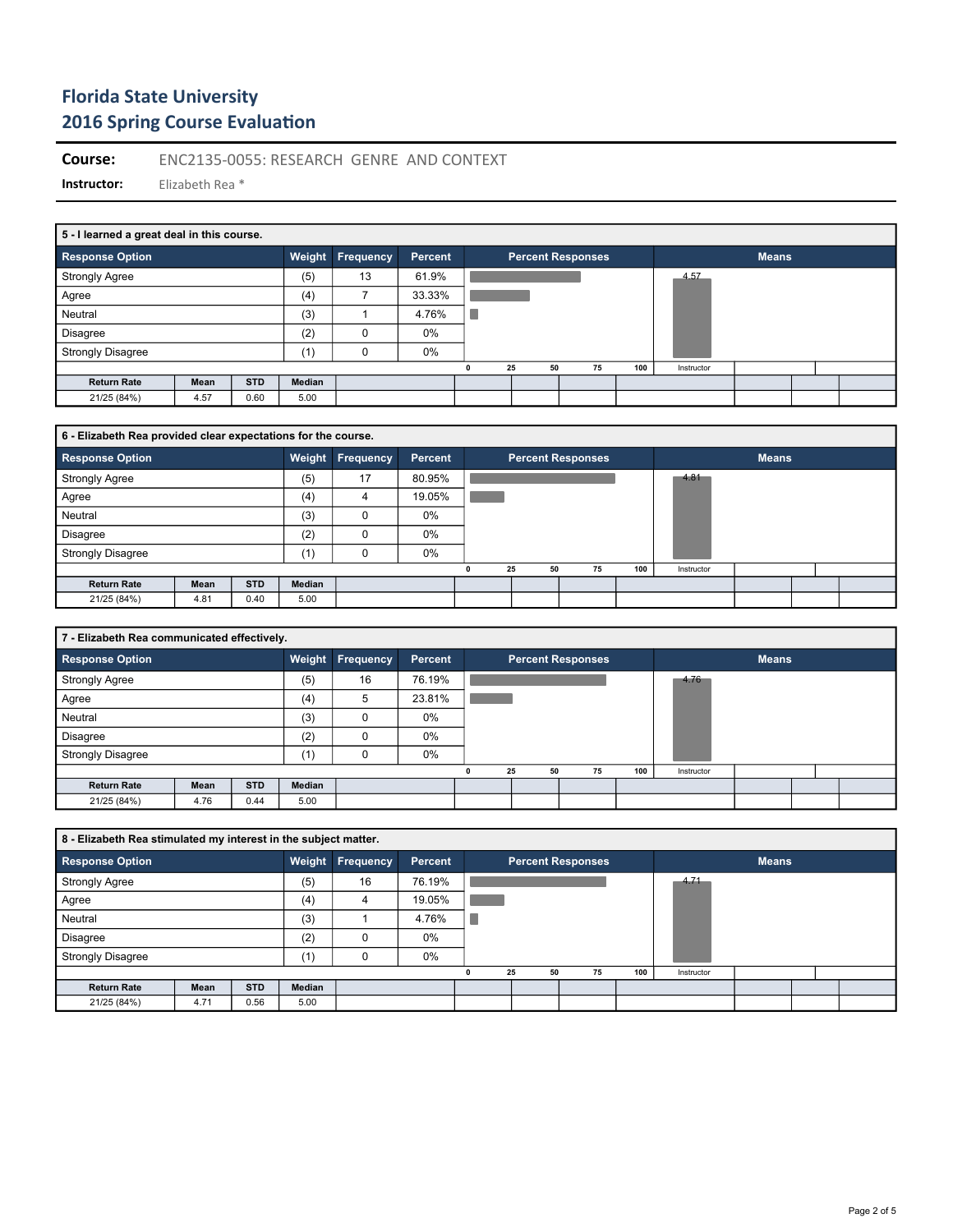**Course:** ENC2135-0055: RESEARCH GENRE AND CONTEXT

|                          | 9 - Elizabeth Rea provided helpful feedback on my work. |            |        |                |                |  |    |                          |     |              |  |  |  |  |
|--------------------------|---------------------------------------------------------|------------|--------|----------------|----------------|--|----|--------------------------|-----|--------------|--|--|--|--|
| <b>Response Option</b>   |                                                         |            | Weight | Frequency      | <b>Percent</b> |  |    | <b>Percent Responses</b> |     | <b>Means</b> |  |  |  |  |
| <b>Strongly Agree</b>    |                                                         |            | (5)    | 19             | 90.48%         |  |    |                          |     | 4.90         |  |  |  |  |
| Agree                    |                                                         |            | (4)    | $\overline{2}$ | 9.52%          |  |    |                          |     |              |  |  |  |  |
| Neutral                  |                                                         |            | (3)    | 0              | 0%             |  |    |                          |     |              |  |  |  |  |
| <b>Disagree</b>          |                                                         |            | (2)    | 0              | 0%             |  |    |                          |     |              |  |  |  |  |
| <b>Strongly Disagree</b> |                                                         |            | (1)    | $\Omega$       | $0\%$          |  |    |                          |     |              |  |  |  |  |
|                          |                                                         |            |        |                |                |  | 25 | 50<br>75                 | 100 | Instructor   |  |  |  |  |
| <b>Return Rate</b>       | Mean                                                    | <b>STD</b> | Median |                |                |  |    |                          |     |              |  |  |  |  |
| 21/25 (84%)              | 4.90                                                    | 0.30       | 5.00   |                |                |  |    |                          |     |              |  |  |  |  |

| 10 - Elizabeth Rea demonstrated respect for students. |      |            |               |                  |                |          |                          |     |            |              |  |  |  |
|-------------------------------------------------------|------|------------|---------------|------------------|----------------|----------|--------------------------|-----|------------|--------------|--|--|--|
| <b>Response Option</b>                                |      |            |               | Weight Frequency | <b>Percent</b> |          | <b>Percent Responses</b> |     |            | <b>Means</b> |  |  |  |
| <b>Strongly Agree</b>                                 |      |            | (5)           | 20               | 95.24%         |          |                          |     | 4.95       |              |  |  |  |
| Agree                                                 |      |            | (4)           |                  | 4.76%          |          |                          |     |            |              |  |  |  |
| Neutral                                               |      |            | (3)           | 0                | 0%             |          |                          |     |            |              |  |  |  |
| Disagree                                              |      |            | (2)           |                  | 0%             |          |                          |     |            |              |  |  |  |
| <b>Strongly Disagree</b>                              |      |            | (1)           |                  | 0%             |          |                          |     |            |              |  |  |  |
|                                                       |      |            |               |                  |                | 25<br>50 | 75                       | 100 | Instructor |              |  |  |  |
| <b>Return Rate</b>                                    | Mean | <b>STD</b> | <b>Median</b> |                  |                |          |                          |     |            |              |  |  |  |
| 21/25 (84%)                                           | 4.95 | 0.22       | 5.00          |                  |                |          |                          |     |            |              |  |  |  |

| 11 - Elizabeth Rea demonstrated mastery of the subject matter. |      |            |        |                  |         |   |                          |    |    |     |            |              |  |
|----------------------------------------------------------------|------|------------|--------|------------------|---------|---|--------------------------|----|----|-----|------------|--------------|--|
| <b>Response Option</b>                                         |      |            | Weight | <b>Frequency</b> | Percent |   | <b>Percent Responses</b> |    |    |     |            | <b>Means</b> |  |
| <b>Strongly Agree</b>                                          |      |            | (5)    | 19               | 90.48%  |   |                          |    |    |     | 4.90       |              |  |
| Agree                                                          |      |            | (4)    | c                | 9.52%   |   |                          |    |    |     |            |              |  |
| Neutral                                                        |      |            | (3)    |                  | 0%      |   |                          |    |    |     |            |              |  |
| <b>Disagree</b>                                                |      |            | (2)    | O                | 0%      |   |                          |    |    |     |            |              |  |
| <b>Strongly Disagree</b>                                       |      |            | (1)    |                  | 0%      |   |                          |    |    |     |            |              |  |
|                                                                |      |            |        |                  |         | 0 | 25                       | 50 | 75 | 100 | Instructor |              |  |
| <b>Return Rate</b>                                             | Mean | <b>STD</b> | Median |                  |         |   |                          |    |    |     |            |              |  |
| 21/25 (84%)                                                    | 4.90 | 0.30       | 5.00   |                  |         |   |                          |    |    |     |            |              |  |

| 12 - Overall course content rating. |      |            |        |           |                |   |    |                          |     |            |              |  |
|-------------------------------------|------|------------|--------|-----------|----------------|---|----|--------------------------|-----|------------|--------------|--|
| <b>Response Option</b>              |      |            | Weight | Frequency | <b>Percent</b> |   |    | <b>Percent Responses</b> |     |            | <b>Means</b> |  |
| Excellent                           |      |            | (5)    | 16        | 76.19%         |   |    |                          |     | 4.76       |              |  |
| Above Satisfactory                  |      |            | (4)    | 5         | 23.81%         |   |    |                          |     |            |              |  |
| Satisfactory                        |      |            | (3)    |           | 0%             |   |    |                          |     |            |              |  |
| <b>Below Satisfactory</b>           |      |            | (2)    |           | 0%             |   |    |                          |     |            |              |  |
| Poor                                |      |            | (1)    |           | 0%             |   |    |                          |     |            |              |  |
|                                     |      |            |        |           |                | 0 | 25 | 75<br>50                 | 100 | Instructor |              |  |
| <b>Return Rate</b>                  | Mean | <b>STD</b> | Median |           |                |   |    |                          |     |            |              |  |
| 21/25 (84%)                         | 4.76 | 0.44       | 5.00   |           |                |   |    |                          |     |            |              |  |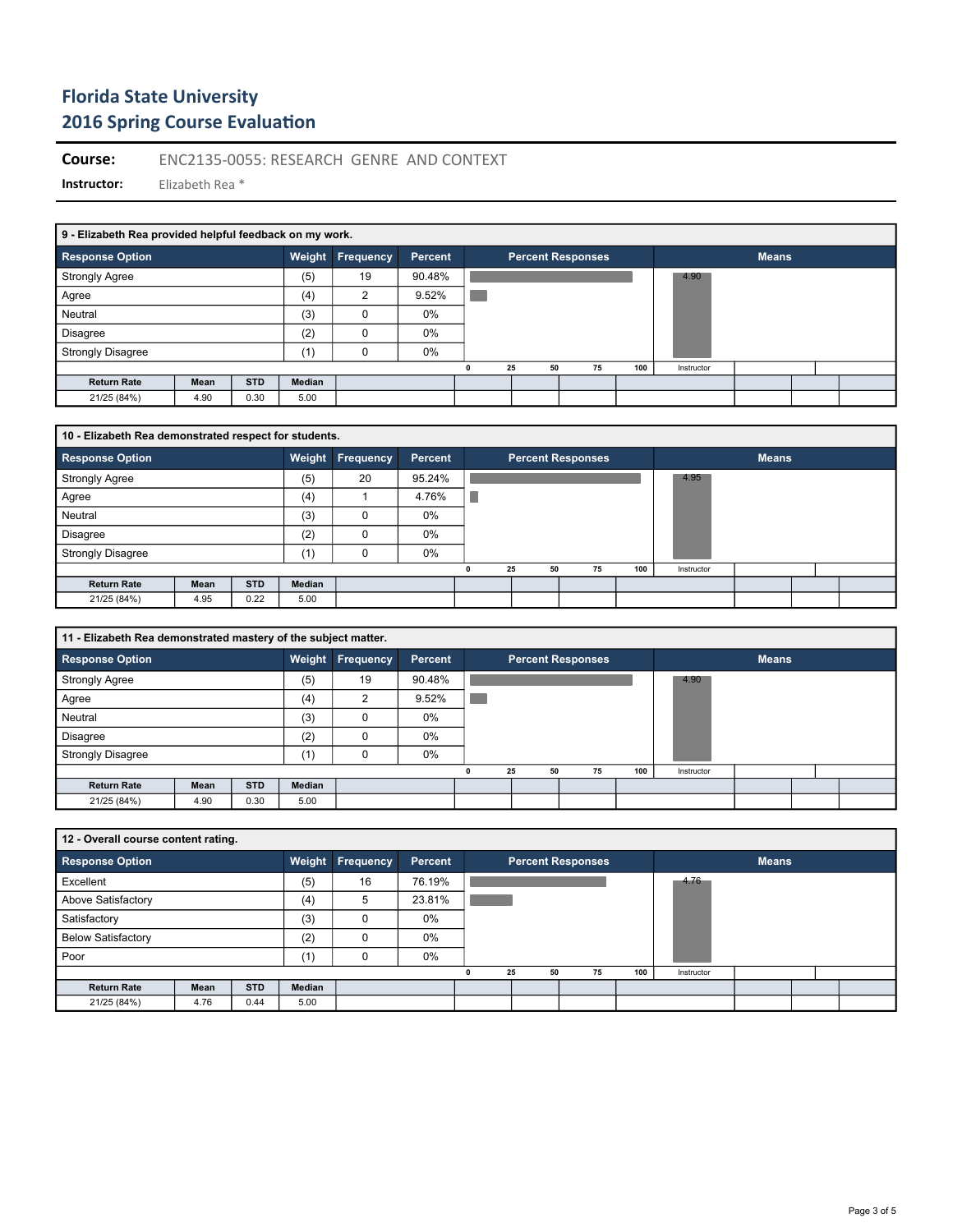**Course:** ENC2135-0055: RESEARCH GENRE AND CONTEXT

|                           | 13 - Overall rating for Elizabeth Rea |            |        |                         |                |  |                          |    |    |     |            |              |  |  |
|---------------------------|---------------------------------------|------------|--------|-------------------------|----------------|--|--------------------------|----|----|-----|------------|--------------|--|--|
| <b>Response Option</b>    |                                       |            |        | <b>Weight Frequency</b> | <b>Percent</b> |  | <b>Percent Responses</b> |    |    |     |            | <b>Means</b> |  |  |
| Excellent                 |                                       |            | (5)    | 20                      | 95.24%         |  |                          |    |    |     | 4.95       |              |  |  |
| Above Satisfactory        |                                       |            | (4)    |                         | 4.76%          |  |                          |    |    |     |            |              |  |  |
| Satisfactory              |                                       |            | (3)    | 0                       | $0\%$          |  |                          |    |    |     |            |              |  |  |
| <b>Below Satisfactory</b> |                                       |            | (2)    | 0                       | 0%             |  |                          |    |    |     |            |              |  |  |
| Poor                      |                                       |            | (1)    | 0                       | $0\%$          |  |                          |    |    |     |            |              |  |  |
|                           |                                       |            |        |                         |                |  | 25                       | 50 | 75 | 100 | Instructor |              |  |  |
| <b>Return Rate</b>        | Mean                                  | <b>STD</b> | Median |                         |                |  |                          |    |    |     |            |              |  |  |
| 21/25 (84%)               | 4.95                                  | 0.22       | 5.00   |                         |                |  |                          |    |    |     |            |              |  |  |

| 14 - What is your year in school? |  |  |     |                  |         |   |          |                          |     |              |  |
|-----------------------------------|--|--|-----|------------------|---------|---|----------|--------------------------|-----|--------------|--|
| <b>Response Option</b>            |  |  |     | Weight Frequency | Percent |   |          | <b>Percent Responses</b> |     | <b>Means</b> |  |
| 1st year                          |  |  | (1) | 21               | 100%    |   |          |                          |     |              |  |
| Sophomore                         |  |  | (2) | $\Omega$         | 0%      |   |          |                          |     |              |  |
| Junior                            |  |  | (3) | 0                | 0%      |   |          |                          |     |              |  |
| Senior                            |  |  | (4) | 0                | 0%      |   |          |                          |     |              |  |
| Grad/Other                        |  |  | (5) |                  | 0%      |   |          |                          |     |              |  |
|                                   |  |  |     |                  |         | n | 25<br>50 | 75                       | 100 |              |  |
| <b>Return Rate</b>                |  |  |     |                  |         |   |          |                          |     |              |  |
| 21/25 (84%)                       |  |  |     |                  |         |   |          |                          |     |              |  |

| 15 - What is your cumulative GPA? |        |           |                |    |          |                          |     |  |              |  |  |
|-----------------------------------|--------|-----------|----------------|----|----------|--------------------------|-----|--|--------------|--|--|
| <b>Response Option</b>            | Weight | Frequency | <b>Percent</b> |    |          | <b>Percent Responses</b> |     |  | <b>Means</b> |  |  |
| 1.99 or less                      | (1)    | 0         | 0%             |    |          |                          |     |  |              |  |  |
| 2.0-2.49                          | (2)    |           | 4.76%          | I. |          |                          |     |  |              |  |  |
| $2.5 - 2.99$                      | (3)    |           | 33.33%         |    |          |                          |     |  |              |  |  |
| $3.0 - 3.49$                      | (4)    | 9         | 42.86%         |    |          |                          |     |  |              |  |  |
| $3.5 - 4.0$                       | (5)    | 4         | 19.05%         |    |          |                          |     |  |              |  |  |
| Not Applicable                    | (6)    | C         | 0%             |    |          |                          |     |  |              |  |  |
|                                   |        |           |                | 0  | 25<br>50 | 75                       | 100 |  |              |  |  |
| <b>Return Rate</b>                |        |           |                |    |          |                          |     |  |              |  |  |
| 21/25 (84%)                       |        |           |                |    |          |                          |     |  |              |  |  |

| 16 - What grade do you expect to receive in this course? |  |     |                  |         |          |                          |     |              |  |
|----------------------------------------------------------|--|-----|------------------|---------|----------|--------------------------|-----|--------------|--|
| <b>Response Option</b>                                   |  |     | Weight Frequency | Percent |          | <b>Percent Responses</b> |     | <b>Means</b> |  |
| $\overline{A}$                                           |  | (1) | 16               | 80%     |          |                          |     |              |  |
| B                                                        |  | (2) | 4                | 20%     |          |                          |     |              |  |
| ⌒<br>◡                                                   |  | (3) | $\Omega$         | 0%      |          |                          |     |              |  |
| D                                                        |  | (4) | $\Omega$         | 0%      |          |                          |     |              |  |
|                                                          |  | (5) | $\Omega$         | 0%      |          |                          |     |              |  |
| Not Applicable                                           |  | (6) | 0                | 0%      |          |                          |     |              |  |
|                                                          |  |     |                  |         | 25<br>50 | 75                       | 100 |              |  |
| <b>Return Rate</b>                                       |  |     |                  |         |          |                          |     |              |  |
| 20/25 (80%)                                              |  |     |                  |         |          |                          |     |              |  |